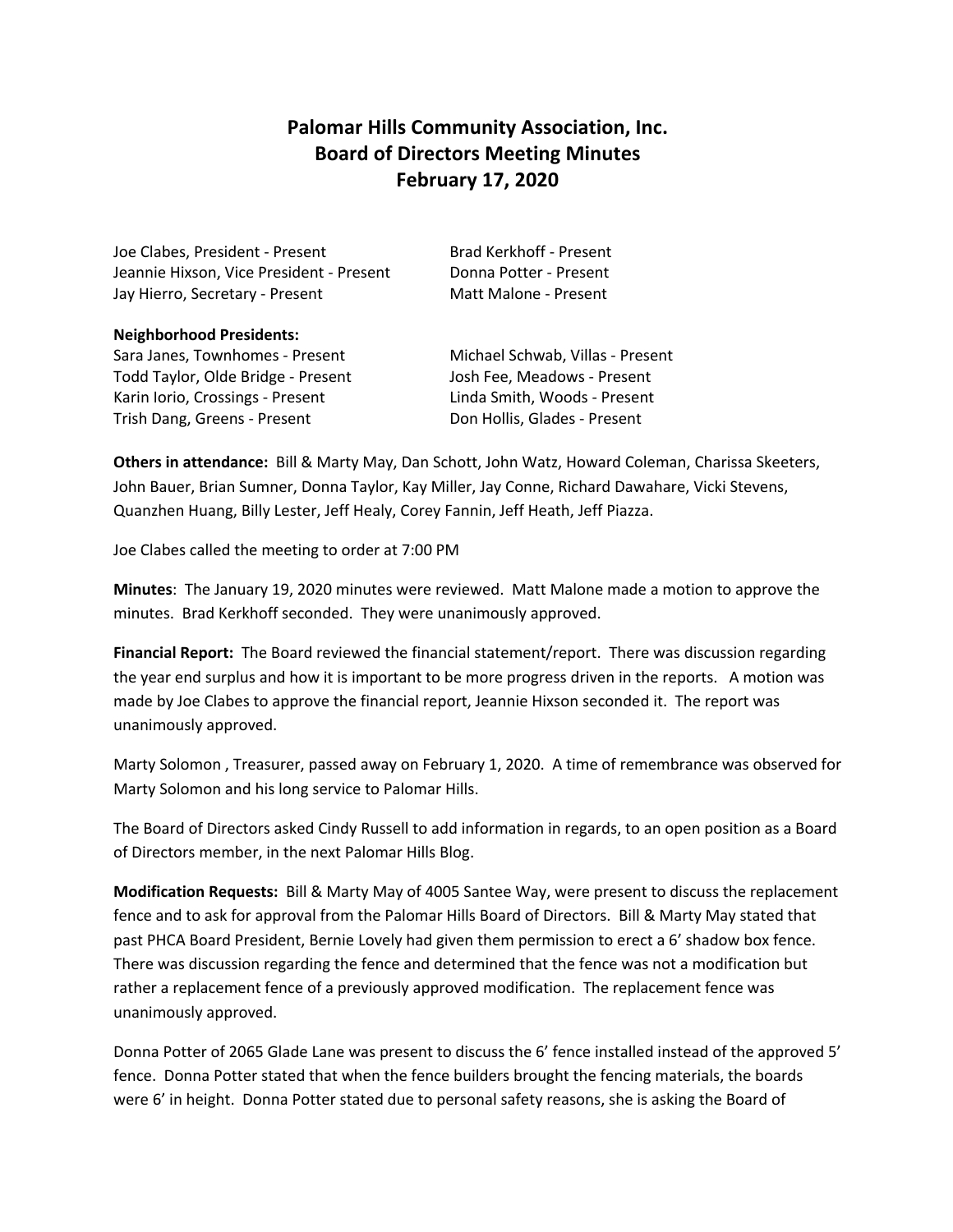Directors to approve the 6' fence. The motion to approve the 6' fence was made by Matt Malone. Brad Kerkhoff seconded the motion. The motion did not carry. Brad Kerkhoff made a motion to grant a 6 month extension to review personal safety concerns voiced by Donna Potter. Joe Clabes seconded the motion. The 6-month extension was unanimously approved.

### **Neighborhood Reports:**

Greens- Trish Dang – Nothing to report.

Olde Bridge- Todd Taylor stated that cameras were installed on the gate and now working properly. Meadows- Josh Fee stated there is no current timeline of when Madrone Way extension would be opened for traffic.

Townhomes- Sara Janes stated the Townhomes are in talks with consultants for the reserve study. Crossings- Karin Iorio – Nothing to report.

Villas- Mike Schwab – Nothing to report.

Glades- Don Hollis – Nothing to report.

**Social Committee:** Nothing to report.

**Old Business-** Palomar Hills Community Association has allotted \$4100.00 to match Olde Bridge for the construction of the fence bordering Military Pike. Palomar Hills Community Association is not responsible for maintaining the fence.

There was continued discussion regarding the ADA Compliant Pool Lift. Cindy received 2 quotes of the 3 quotes that were circulated. The quotes are from O.P. Aquatics and Swim Pro Supply. There was more discussion on where the pool lift was to be placed. The PHCA Board Directors decided that it would benefit that the pool lift be portable due to swim meets. The board continued discussions to next board meeting.

**New Business-** Joe Clabes stated he will call Nick Mickelson of the Ethington Development to see if there is any interest of the residents of the new housing development to join the Palomar Hills Community Association.

**Residence Business-** A resident of Olde Bridge Estates brought up discussion regarding a meeting that took place in November 2019. This meeting was held for the purpose of feedback from residents on what projects were important. In January 2020, survey was distributed to all available residents of OBE. The goals of the survey were to get homeowners to think about what their priorities, to offer written feedback and to solicit volunteers/participation.

## **Manager's Report: Collections**

PHCA currently holds liens on six (6) properties, with outstanding balances totaling \$5,141. Two (2) liens were filed as the homeowners became 90 days delinquent.